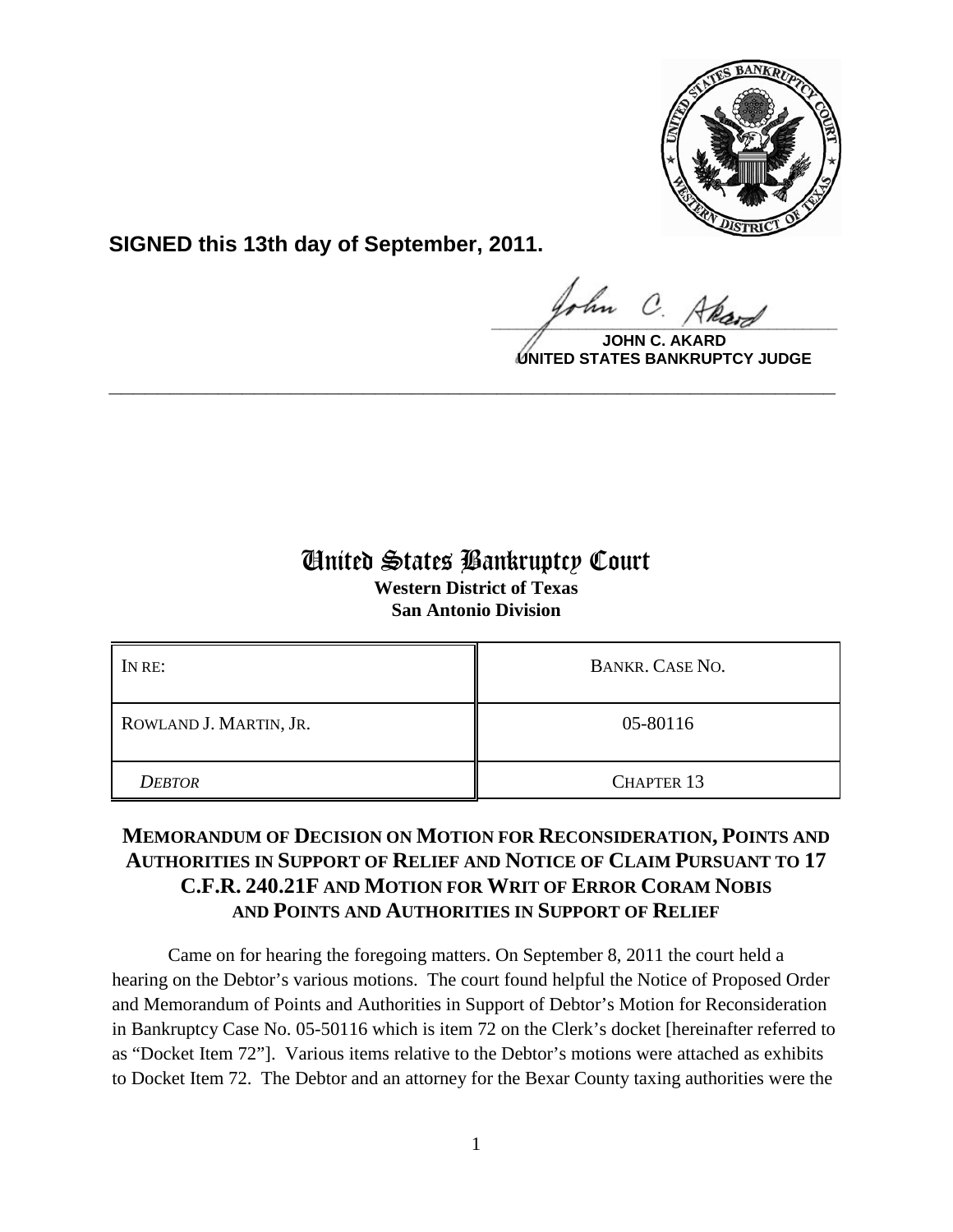only parties to attend the hearing. The following constitutes this court's findings of fact and conclusions of law.

The Debtor has operated in several capacities and venues:

1. As an individual

Background: On December 5, 2005, the Debtor, Rowland J. Martin, Jr. filed for relief under Chapter 13 of the Bankruptcy Code in Case No 05-80116 [the instant case]. The petition recited that he did business as Apollo Playhouse, Diverse Domain.com, River City Media Building and La Loraine Gallery.

The Schedules filed in this case [Docket Item 11] list two parcels of real property including the property at 1216 West Avenue, San Antonio, Texas which is stated to be the Debtor's homestead with a value of \$459,000 and subject to liens of \$183,716.93. The list of Creditors Holding Secured Claims states that McKnight & Bravenec hold a lien on this property for \$19,750 which is disputed by the Debtor and that Reliant Financial, Inc holds two liens with balances of \$149,000 and \$6,844.86.

On March 31, 2006, Aegis Mortgage Corporation ("Aegis") filed a Proof of Claim asserting it was secured by real estate. The claim was for \$203,121.69 which included arrearages and other charges at the time the case was filed of \$9,939.89. No documents evidencing the note and lien were attached to the claim. On May 4, 2006, Aegis filed a motion to be relieved from the automatic stay [Docket Item 47]. Attached to the motion were a note and deed of trust on [1](#page-1-0)216 West Avenue<sup>1</sup> dated October 23, 2003. The note and deed of trust were executed by Moroco Ventures, LLC by Rowland J. Martin, Jr. A hearing on Aegis' motion was held on May 30, 2006. The case docket sheet recites that the motion was "unopposed." An order granting Aegis' motion was signed on May 31, 2006 [Docket Item 52].

At the September 8, 2011 hearing, the Debtor referred to his "co-debtor" in the Chapter 13 case. When asked about the co-debtor by the court, the Debtor stated that Moroco Ventures, LLC [the "LLC"] was the co-debtor. The court pointed out that only individuals can be debtors in Chapter 13, to which the Debtor replied that the charter for the LLC had been revoked and since he owned all of the stock in the LLC, he considered it part of his Chapter 13 case. He stated that after the charter for the LLC was reinstated, he filed a Chapter 11 for the LLC.<sup>[2](#page-1-1)</sup>

<span id="page-1-0"></span><sup>&</sup>lt;sup>1</sup> The legal description is Lots 1, 2, and 3, Block 50, New City Block 8806, Los Angeles Heights Addition to the City of San Antonio, Bexar County, Texas according to plat thereof recorded in Volume 150, Pages 284-286, of the Deed and Plat records of Bexar County Texas, save and except a small portion thereof described by metes and bounds in the deed of trust.

<span id="page-1-1"></span> $2$  The Chapter 11 for the LLC was filed on May 2, 2006, which was before the Chapter 13 was dismissed.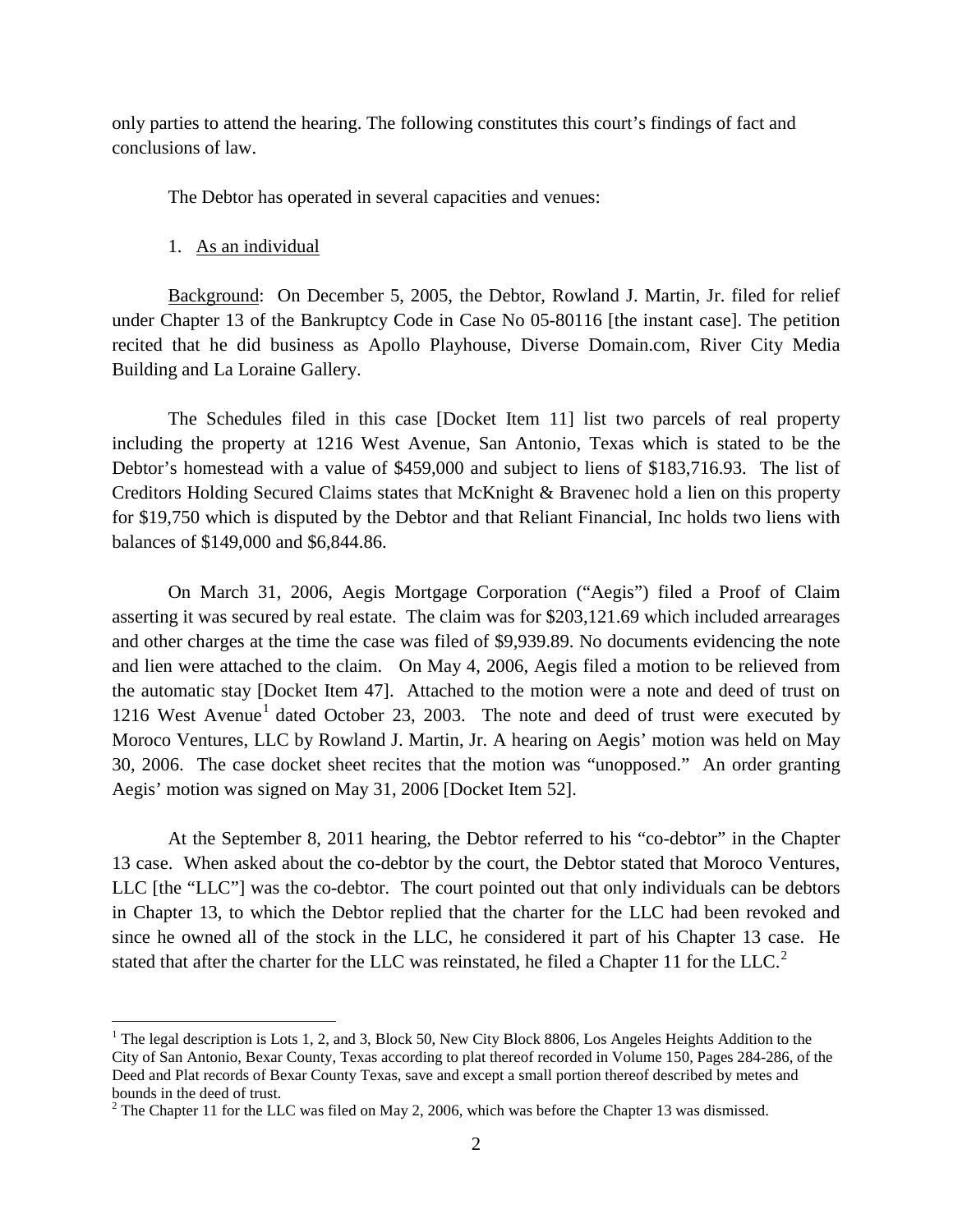On May 22, 2006 the Debtor filed a motion to dismiss his Chapter 13 case [Docket Item 51]. An order dismissing the case was signed on June 20, 2006 [Docket Item 55] and the case was closed on December 7, 2006.

On July 15, 2011 the Debtor filed a motion to reopen his Chapter 13 Case [Docket Item 59], which was granted on July 28, 2011 [Docket Item 61].

On June 21, 2011 the Debtor filed his Motion for Reconsideration, Points and Authorities in Support of Relief and Notice of Claim Pursuant to 17 CFR 240.21F [Docket Item 58]. On July 15, 2011 the Debtor filed a Motion for Writ of Error Coram Nobis and Points and Authorities in Support of Relief [Docket Item 60]. The September 8, 2011 hearing was with respect to those motions.

Discussion: The Debtor's argument with respect to his Chapter 13 case is that Aegis was not the owner and holder of the note and liens on 1216 West Avenue at the time it filed a claim in his Chapter 13 case and secured an order relieving the automatic stay to allow it to foreclose on the property. He asserts that he discovered that Aegis was not the owner some time after the property was foreclosed upon. He asserts that the actions of Aegis were a fraud on him.

- 1. While the filings of Ageis contained many deficiencies, the time to have objected to those deficiencies would have been when the claim was filed or when the motion for relief from stay was filed. The Debtor did not do so. Indeed, he did not contest Aegis' motion to lift the stay.
- 2. Other than his statements and charts, the Debtor did not offer any proof that Aegis was not the owner of the note and lien at the time it filed its claim in his Chapter 13 case.
- 3. Even if Aegis was not the owner of the note and lien, it could have brought such actions as the agent of the owner. In Docket Item 75, the Debtor states that "Reliant assigned a subservicing interest in the first deed of trust to Aegis Mortgage Corporation…" [page 2, line 8].
- 4. Assuming that Aegis was not the owner of the note and lien at the time in question, the Debtor has not demonstrated that he was injured in any way by Aegis' actions. The Proof of Claim asserts that he was very delinquent in the payments on the note and there is no evidence that he made any payments during his Chapter 13 case; thus it appears that the holder of the note should be allowed to foreclose.
- 5. At hearing, the Debtor stated that he had a commitment in the Chapter 11 proceedings of his LLC (see below) to refinance the properties but was unable to do so because of the foreclosure. He offered no proof of that commitment. But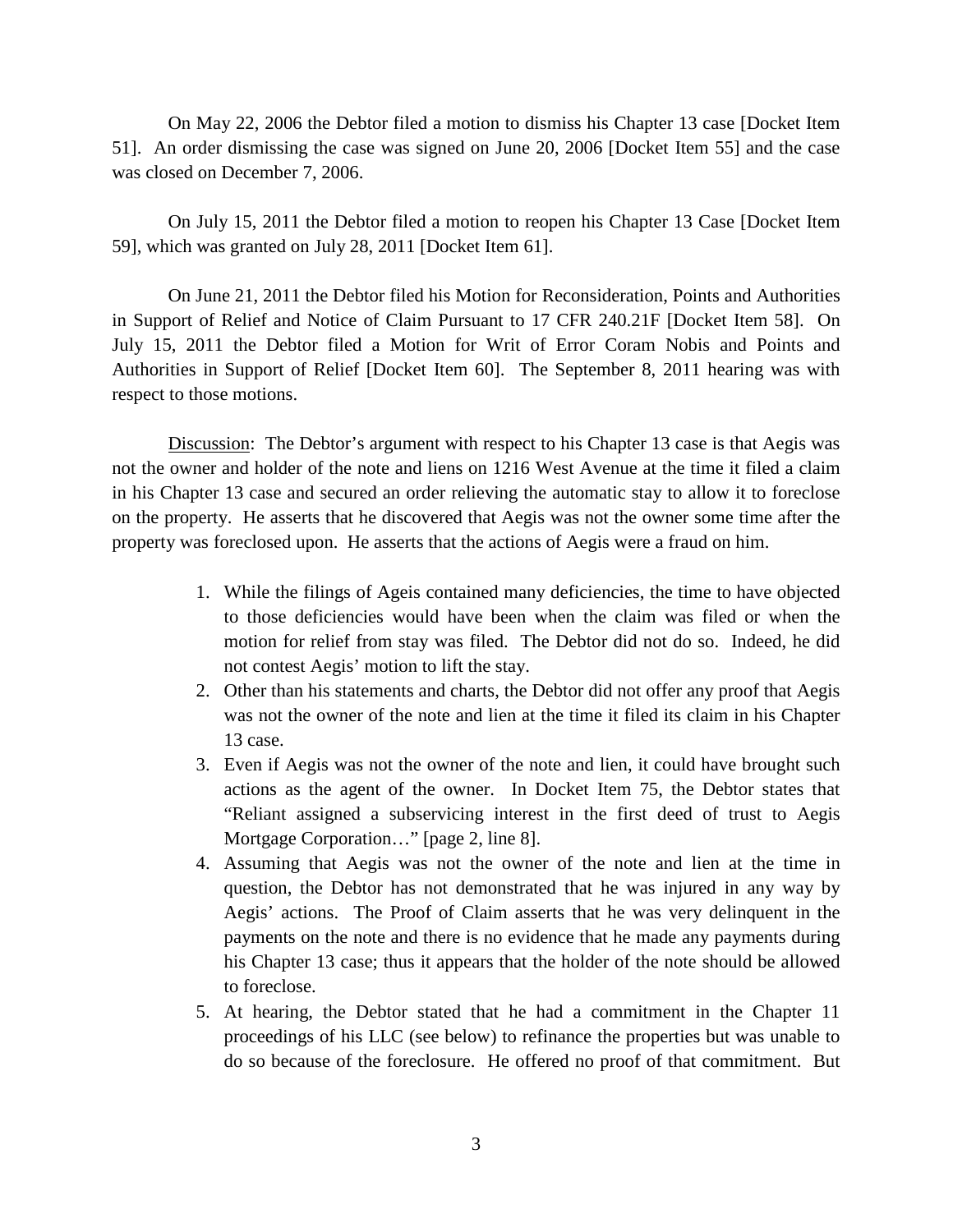even if he had such a commitment, the holder of the note was free to foreclose after the stay was relieved in the Chapter 13 case.

Conclusion: The Debtor has not shown that he was injured in any way by Aegis' actions in the Chapter 13 case, and thus all of his complaints with respect to that matter must be denied.

## 2. Moroco Ventures, LLC

Background: On May 2, 2006, Moroco Ventures LLC [the "LLC"] filed for relief under Chapter 11 of the Bankruptcy Code in Case No. 06-50829 in this court. Rowland J. Martin, Jr. signed the petition as "Managing Member" of the LLC [Docket Item 1]. The schedules filed May 16, 2006 [Docket Item 8] list one parcel of real property – the property at 1216 West Avenue valued at \$459,900 and subject to liens for \$221,053.87. The list of Creditors Holding Secured Claims lists Aegis Mortgage Corporation holding a deed of trust on 1216 West Avenue with a balance due of \$193,181.80 and McKnight & Bravenec holding a lien on the property for \$19,750. Both liens are listed as disputed. There is also a lien for 2004 and 2005 taxes for \$8,122.07.

On June 21, 2006, Aegis filed a motion to be relieved from the automatic stay with respect to 1215 West Avenue [Docket Item 34]. The exhibits to the motion were the same ones attached to Aegis' motion in the Chapter 13 case. On August 1, 2006 the LLC and Aegis entered into an agreed order that conditioned the continuance of the stay upon the LLC making various payments, keeping the property insured, and other provisions [Docket Item 48]. The failure of the LLC to comply with the terms of the order would cause the automatic stay to be relieved without further order of the court. On August 16, 2006 the attorney for Aegis filed a Notice of Termination of Automatic Stay because the LLC failed to make the first payment due under the agreed order [Docket Item 50]. There is nothing further on the docket sheet relating to Aegis.

On January 8, 2007, the Chapter 11 case was dismissed [Docket Item 62] and the case was closed March 22, 2007.

Discussion: With respect to Aegis, the comments are the same as in the Chapter 13 case. The docket sheets indicate that neither the Debtor nor the LLC could make the payments due on 1216 West Avenue.

The docket sheets in both the Chapter 13 and Chapter 11 cases indicate considerable disputes with Albert W. McKnight and Edward L. Bravenec. The Debtor indicated that they are attorneys who represented him (or him and the LLC) in prior matters and secured a lien on 1216 West Avenue for their fees. He asserts that Aegis allowed them to foreclose on 1216 West Avenue before Aegis foreclosed. Although the Debtor may be upset with the attorneys, neither he nor the LLC were injured by the order in which the foreclosures were held. The Debtor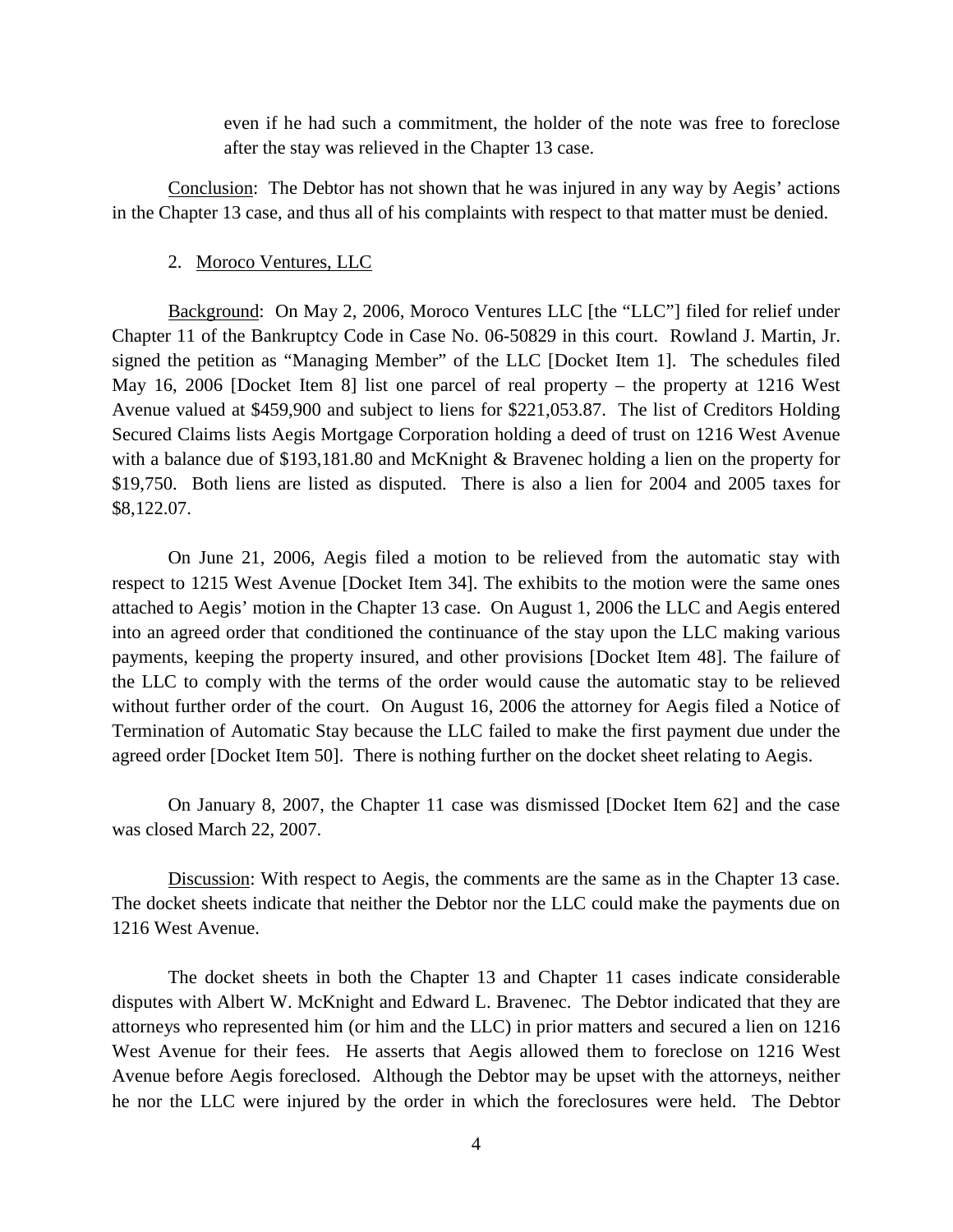asserts that the liens were transferred among various parties. Again, he has not demonstrated that he or the LLC were injured by these transfers. The holders of the liens were free to transfer them as they wished and, once the automatic stay was relieved (or the cases dismissed), to foreclose because the notes were not being paid.

Conclusion: The Debtor has not demonstrated any fraud or malfeasance in either bankruptcy case nor in the foreclosures on the property.

## 3. Administrator of the Estate of Johnnie Mae King, Deceased

Background: The Debtor was appointed as Administrator of the Estate of Johnnie Mae King, Deceased, by the Probate Court of Bexar County, Texas in Cause No. 2001PC1263 on June 1, 2001. At the September 8, 2011 hearing in this matter, the Debtor presented Letters of Administration which stated that the appointment is in full force and effect as of September 6, 2011. The Debtor stated that he was one of the beneficiaries of that estate.

At the hearing the Bexar County Tax Assessor/Collector introduced six exhibits:

- 224 Henry Street: With respect to this property Exhibit 4 is a certified copy of a December 31, 2009 Judgment of the 224<sup>th</sup> Judicial District Court of Bexar County, Texas for delinquent taxes for  $2001 - 2008$ . Exhibit 1 is a statement showing that taxes are due on this property for 2009 and 2010.
- 3437 Mickeljohn Street: With respect to this property Exhibit 5 is a certified copy of an August 31, 2009 Judgment of the 288<sup>th</sup> Judicial District Court of Bexar County, Texas for delinquent taxes for 2007 and 2008. Exhibit 2 is a statement showing that taxes are due on this property for 2009 and 2010.
- 951 Lobrano: With respect to this property Exhibit 6 is a certified copy of a November 4, 2009 Judgment of the 150<sup>th</sup> Judicial District Court of Bexar County, Texas for delinquent taxes for  $2001 - 2008$ . Exhibit 3 is a statement showing that taxes are due on this property for 2009 and 2010.

The Debtor seeks to have this court set aside the above judgments because he feels they should have been brought in the Probate Court rather than in the District Courts. acknowledges that they were default judgments. He did not make his concerns known to the District Courts nor did he appeal the judgments.

The Debtor also asserts that the taxes on these properties are too high because the buildings on the properties were condemned and removed. It is not clear whether this complaint relates to all three properties. He did not contest the tax valuations at the time of the assessment of the taxes nor appeal from the assessments. The Debtor seeks to have this court re-determine the assessments.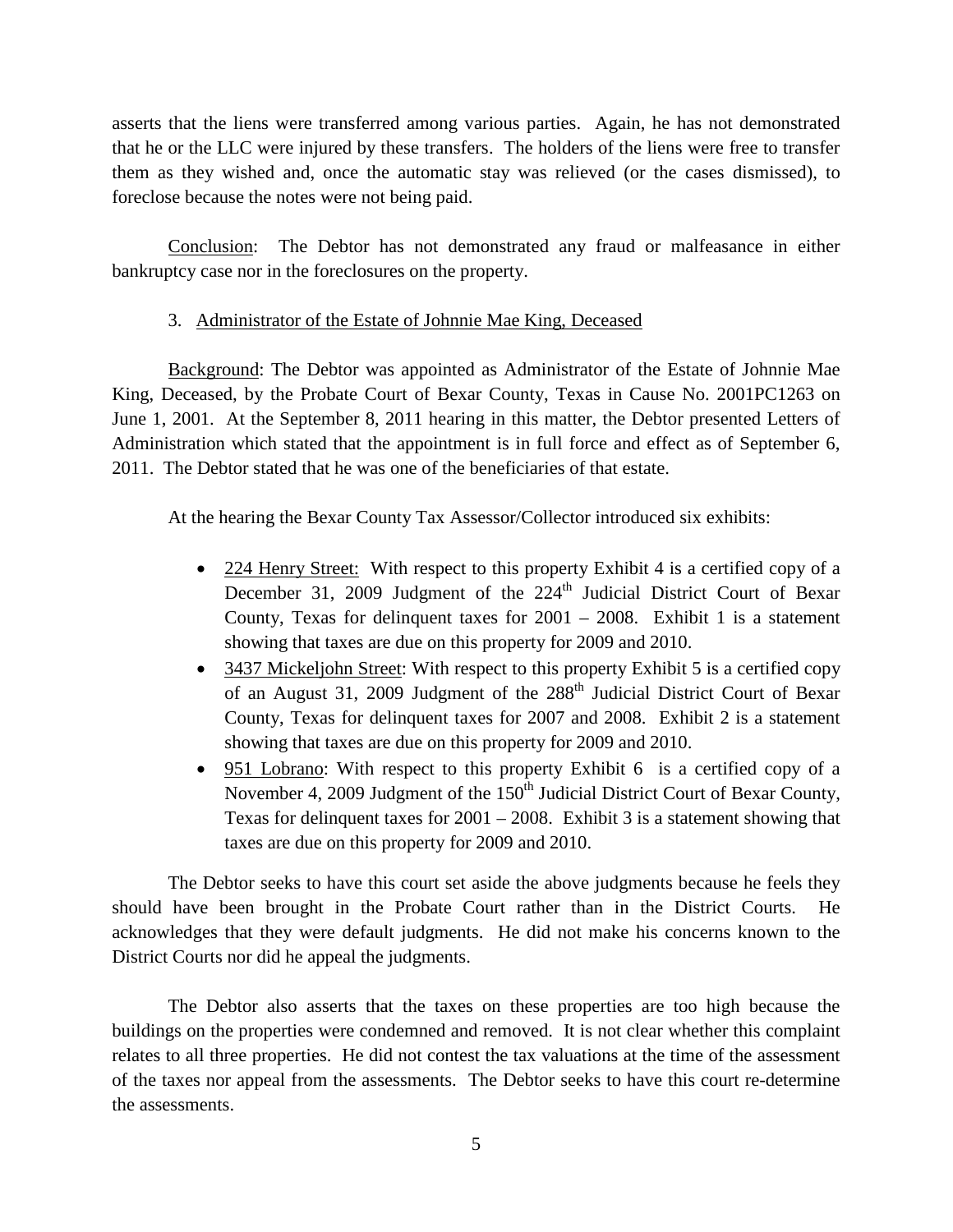Discussion: If there is any merit to the Debtor's assertions, the time for him to raise those issues was when the matters were being handled by the District Courts and in the tax appraisal process. The Debtor having failed to do so, the judgments and assessments are now final.

Although the judgments list the Debtor as the Defendant, the matters which the Debtor raises relate to a probate estate; they do not relate to his personal Chapter 13 case. This court has no jurisdiction over them.

Conclusion: This court has no jurisdiction over the tax matters, so the Debtor's complaints in that regard are in all things denied.

## 4. Adversary Proceeding

Background: On September 6, 2011 the Debtor filed in this court Adversary Proceeding 11-5141 in which he sought to remove to the Bankruptcy Court two of the three state court suits described above and a "Bill of Review" which he filed as Case No. 2010CI-19099 in the District Courts of Bexar County, Texas. The basis of the Adversary Proceeding was the Debtor's assertion that tax matters should have been handled in the probate court because the property involved was owned by the Estate of Johnnie Mae King.

Discussion and Conclusion: Because this court does not have jurisdiction over probate matters, the court denied all relief requested by the Debtor and closed the Adversary Proceeding by order dated September 12, 2011.

### 5. Other Suits

Background: On October 4, 2010 The Debtor filed Case No. 4:10-cv-03644 in the United States District Court for the Southern District of Texas against Charles Grehn, Reliant Financial, Inc., Edward Bravenec, The Law Office of McKnight and Bravenec and 1216 West Ave., Inc. Apparently this is a continuation of the Debtor's complaints with respect to the property at 1216 West Ave. in San Antonio, Texas. By order dated May 18, 2011 the case was transferred to the Western District of Texas and given Case No. 5:11-cv-00414 where it is now pending before Judge Harry Lee Hudspeth. It is not clear, but apparently the Debtor is seeking to have this Bankruptcy Court assume jurisdiction over this suit in the Federal District Court.

At hearing, the Debtor discussed another suit in the United States District Court for the Western District of Texas. He indicated that he was a party to the suit but did not name the other parties nor give the case number of the suit. He stated that the judgment in that suit was based on false information. He also stated that Judge Fred Biery had ordered him not to file anything further in the District Court but to pursue his appeal to the United States Court of Appeals for the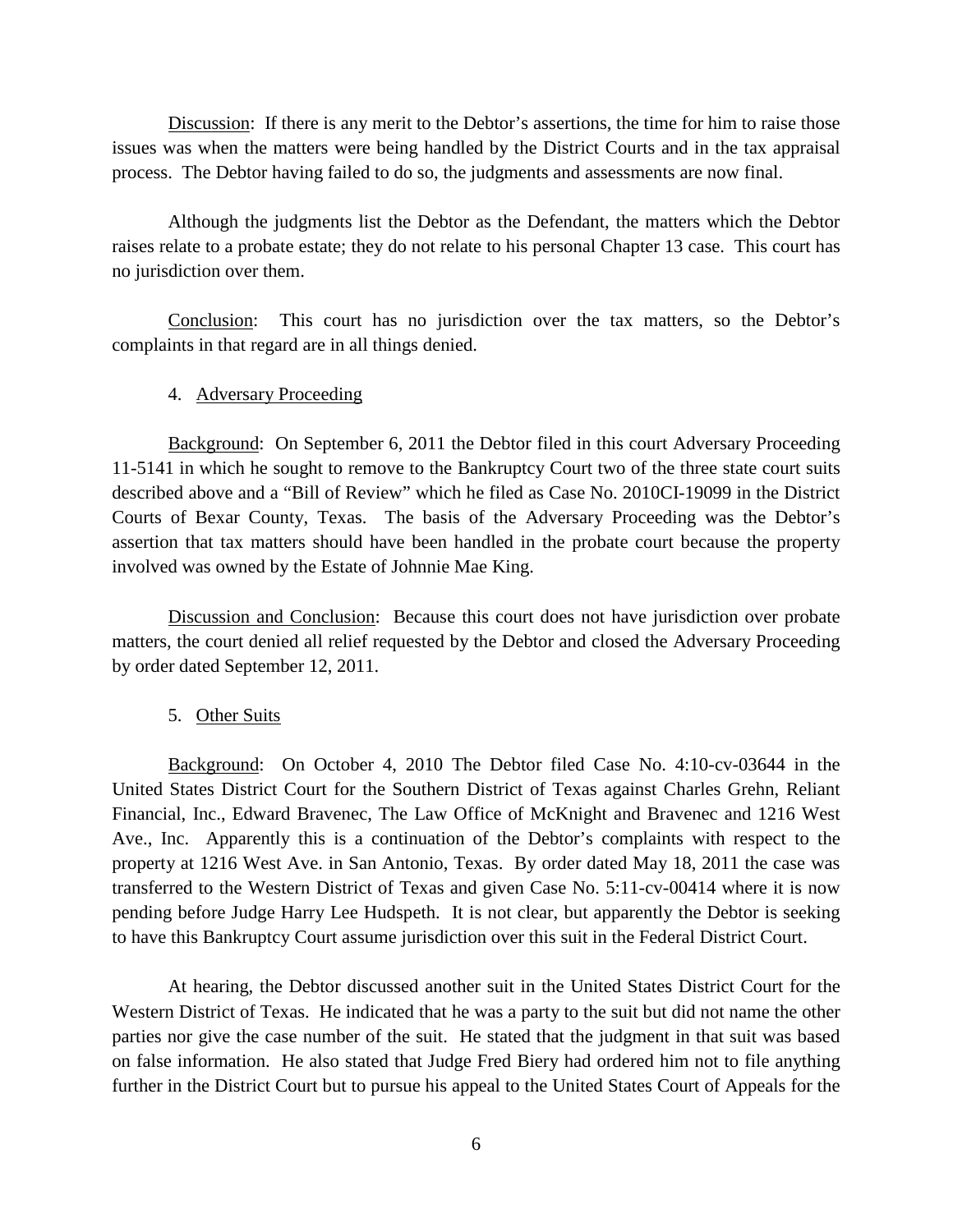Fifth Circuit. The Debtor acknowledged that he did not appeal to the Fifth Circuit. The Debtor seeks to have this Bankruptcy Court review the judgment of the United States District Court.

Discussion and Conclusion: The Bankruptcy Court is a subordinate unit of the United States District Court. The Bankruptcy Court has no power, authority or jurisdiction to review actions of a United States District Court. The Debtor's requests in these matters must be denied.

### 6. Present Motions

Background: The motions that the Debtor filed in his reopened Chapter 13 case, and that are the subject of this decision, include the following: 1) The Debtor's Motion for Reconsideration, Points and Authorities in Support of Relief and Notice of Claim Pursuant to 17 C.F.R. 240.21F (Motion for Reconsideration); and 2) the Debtor's Motion for Writ of Error Coram Nobis and Points and Authorities in Support of Relief ("Motion for Writ of Error"). The Debtor's Motion for Reconsideration requests that the court reconsider, pursuant to Rule 60(b)(1) and (b)(3) of the Federal Rules of Civil Procedure, this court's June 20, 2006 order granting the Debtor's Motion to Dismiss his Chapter 13 case. The Debtor seeks reconsideration of this dismissal order so that this court can "entertain a consolidated action for declaratory and injunctive relief from injuries caused by fraudulent transfers and obligations in [the Debtor's] bankruptcy case in violation of section 548 and 549 of Title 11." Although the Debtor's pleadings are not entirely clear, it appears that he has a suit pending in the district court for the Western District of Texas against a mortgage company (Aegis Mortgage Corporation) and the law firm of McKnight & Bravenec, the firm retained by the Debtor during his Chapter 13 case to serve as counsel for the Debtor in his capacity as the administrator of the Estate of King. The Debtor now seeks reconsideration of this court's dismissal order so that he might pursue claims in this court against Aegis for its allegedly fraudulent conduct in connection with proofs of claim filed by Aegis in the Debtor's Chapter 13 case. The Debtor also seeks to pursue claims against McKnight & Bravenec for malpractice and breach of fiduciary duty for the firm's alleged collusion with Aegis in perpetrating a ponzi scheme against the Debtor.

The Debtor has also filed a Motion for Writ of Error wherein the Debtor seeks an order from this court correcting various alleged factual errors made by the state district court in rendering two decisions involving the Debtor: *Estate of King v. City of San Antonio*, Case No. SA-08-CA-484-FB and *County of Bexar et al. v. Opal Gilliam*, Case No. SA-09-CA-949.

Discussion: Initially, it bears noting that the Debtor's motion to reopen his dismissed Chapter 13 case was erroneously granted. As explained by the Bankruptcy Appellate Panel for the First Circuit:

The Debtor misunderstands the availability of § 350(b) reopening. Only cases closed after full administration may be reopened under § 350(b). *See In re King*, 214 B.R. 334,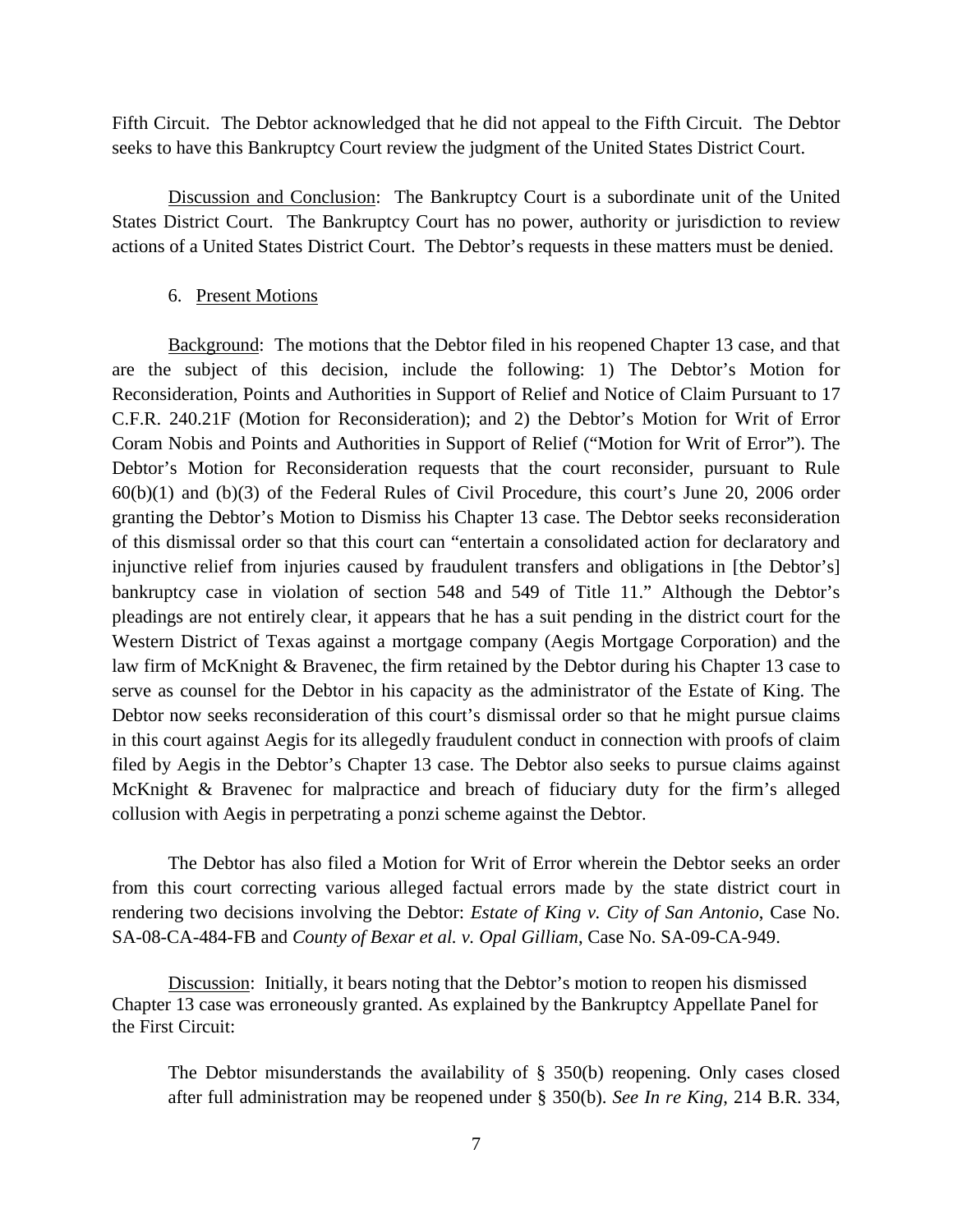336 (Bankr. W.D. Tenn. 1997). A case which is dismissed (say, on a trustee's motion on account of nonpayment) is not one that has been fully administered. Although a dismissed case may be reported to the judiciary's Administrative Office as 'closed' for statistical purposes, virtually all courts recognize that a bankruptcy case that has been dismissed is not closed within the meaning of § 350(b), and, therefore, may not be reopened. *See id*. (citing cases). The Debtor's case was dismissed under § 1307(c) on the Chapter 13 trustee's motion. It cannot be reopened under § 350(b). A dismissal can be set aside only by appeal or a motion under either Fed. R. Civ. P. 59(e) (via Fed. R. Bankr. P. 9023 and) or Fed. R. Civ. P. 60(b) (via Fed. R. Bankr. P. 9024).

*Pingaro v. Ameriquest Mortg. Co. (In re Pingaro)*, 2008 Bankr. LEXIS 3959, at \*7-9 (B.A.P. 1st Cir. Aug. 14, 2008); *see also Critical Care Support Servs., Inc. v. United States (In re Critical Care Support Servs., Inc.)*, 236 B.R. 137, 140 (E.D.N.Y. 1999) (concluding that because the Debtor's bankruptcy petition was dismissed, as opposed to "closed" within the meaning of 11 U.S.C. § 350(a), section 350(b) was not implicated) (citing cases); *In re Archer*, 264 B.R. 165 (Bankr. E.D. Va. 2001) ("Bankruptcy case law is uniform in holding that Code § 350(b), which allows the court to reopen a closed case, does not apply to a dismissed case."). Accordingly, the Debtor's dismissed Chapter 13 case should not have been reopened. *See Pingaro*, 2008 Bankr. LEXIS 3959, at \*7-9, n.3 (noting that "reopening a case usually occurs 'in order to take care of some detail that was overlooked or left unfinished at the time the case was closed. It was not designed as an opportunity to create, and then enforce, rights that did not exist at the time the case was originally closed.'") (citation omitted).

Although the Debtor's motion to reopen should not have been granted, the court may nonetheless address the Debtor's Motion for Reconsideration of this court's June 20, 2006 order dismissing the Debtor's Chapter 13 case. The Debtor has brought this motion pursuant to Rule 60(b)(1) and (b)(3). *See Critical Care Support Servs., Inc.*, 236 B.R. at 141. Rule 60(b) provides:

On motion and just terms, the court may relieve a party or its legal representative from a final judgment, order, or proceeding for the following reasons:

(1) Mistake, inadvertence, surprise, or excusable neglect;

\*\*\*

(3) Fraud (whether previously called intrinsic or extrinsic), misrepresentation, or misconduct by an opposing party[.]

FED. R. CIV. P. 60(b). Rule 60(c) provides that, "[a] motion under Rule 60(b) must be made within a reasonable time—and for reasons (1), (2), and (3) no more than a year after the entry of the judgment or order or the date of the proceeding." FED. R. CIV. P. 60(c). Here, the order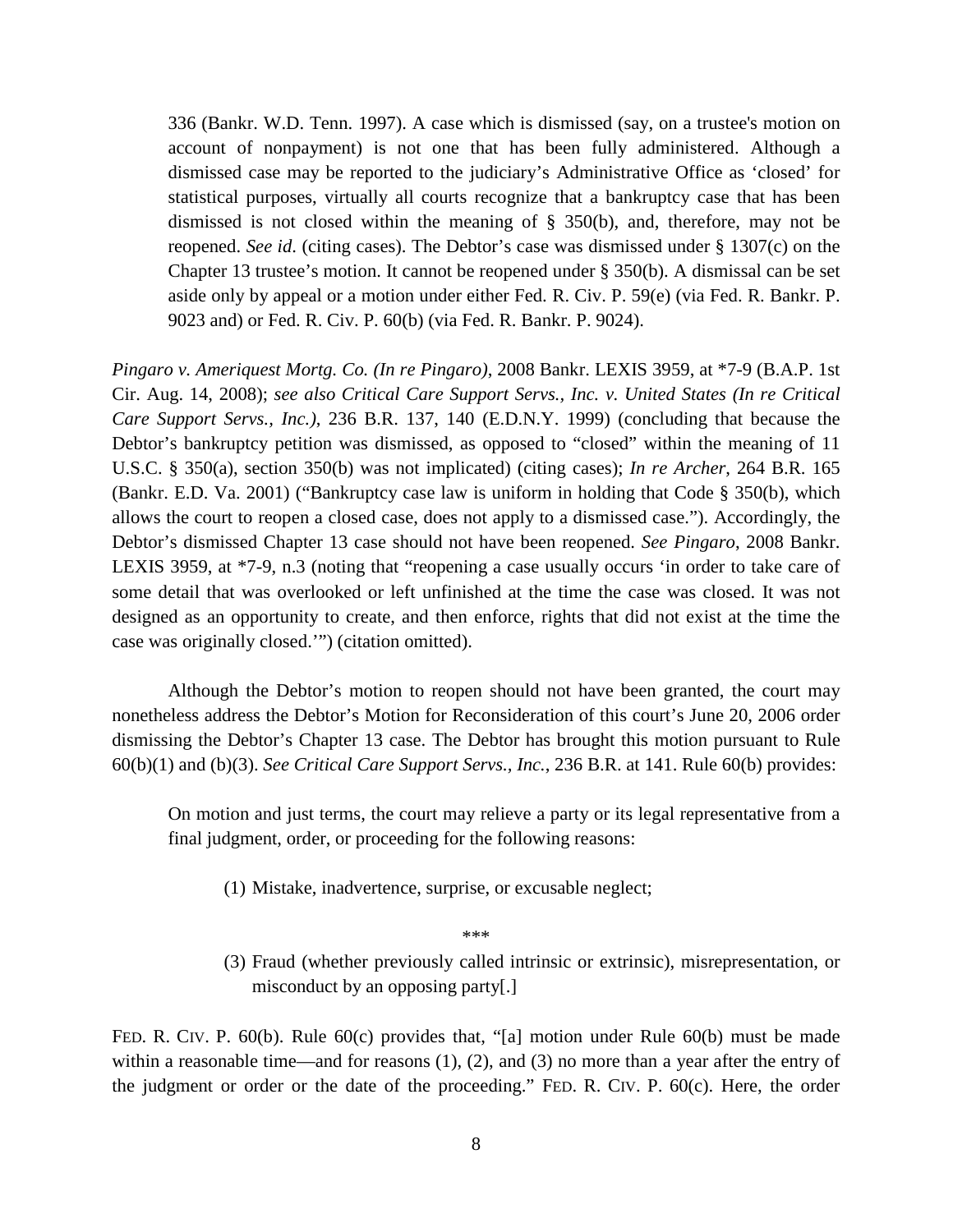dismissing the Debtor's case (of which the Debtor now seeks reconsideration) was entered on June 20, 2006. The Debtor filed his present motion to reconsider on June 21, 2011. The Debtor's Motion for Reconsideration is thus clearly untimely, and will not be granted.

Furthermore, the court will not grant Rule 60(b) relief in connection with an order entered at the Debtor's request. *See Pettle v. Bickhan (In re Pettle)*, 410 F.3d 189, 192 (5th Cir. 2005) ("'[T]he broad power granted by [Rule 60(b)](6) is not for the purpose of relieving a party from free, calculated, and deliberate choices he has made.'") (quoting *Edward H. Bohlin Co. v. Banning*, 6 F.3d 350, 356-57 (5th Cir. 1993)). In *Pettle*, the Fifth Circuit refused to grant relief under Rule  $60(b)(6)$  where the Debtor had voluntarily dismissed his own adversary proceeding with prejudice. *Id*. The court stated that "[w]here a party makes a considerable [sic] choice . . . he 'cannot be relieved of such a choice under Rule 60(b) because hindsight seems to indicate to him' that, as it turns out his decision was 'probably wrong.'" *Id*. at 193 (quoting *Paul Revere Variable Annuity Ins. Co. v. Zang*, 248 F.3d 1, 6 (1st Cir. 2001)). Similarly, in *Nemaizer v. Baker*, the Second Circuit refused to grant relief from a stipulated dismissal, stating that "an attorney's failure to evaluate carefully the legal consequences of a chosen course of action provides no basis for relief from a judgment" under Rule  $60(b)(1)$  or  $60(b)(6)$ . 793 F.2d 58, 62 (2d Cir. 1986). Accordingly, the court will deny the Debtor's Motion for Reconsideration the court's order dismissing the Debtor's bankruptcy case.

The court must also deny the Debtor's Motion for Writ of Error. This court simply does not have the jurisdiction to correct purported factual errors in orders entered by the state court. As explained by the district court for the Northern District of Texas:

The Supreme Court, in *United States v. Morgan*, revived the ancient writ of error coram nobis by holding that the writ was available under 28 U.S.C. § 1651. The Court of Appeals for the Fifth Circuit has since explained: The writ of coram nobis is an extraordinary remedy available to a petitioner no longer in custody who seeks to vacate a criminal conviction in circumstances where the petitioner can demonstrate civil disabilities as a consequence of the conviction, and that the challenged error is of sufficient magnitude to justify the extraordinary relief.

A coram nobis petition, however, must be directed to the court that rendered the judgment. 'It is well settled that the writ of error coram nobis is not available in federal court to attack state criminal judgments.' Under this controlling authority, this Court lacks jurisdiction to consider Jesuorobo's petition for writ of error coram nobis challenging a state court conviction.

*Jesuorobo v. Texas*, 2005 U.S. Dist. LEXIS 12530, at \*3-4 (N.D. Tex. June 27, 2005) (noting that "although the all writs act, 28 U.S.C. § 1651, provides that a court 'may issue all writs